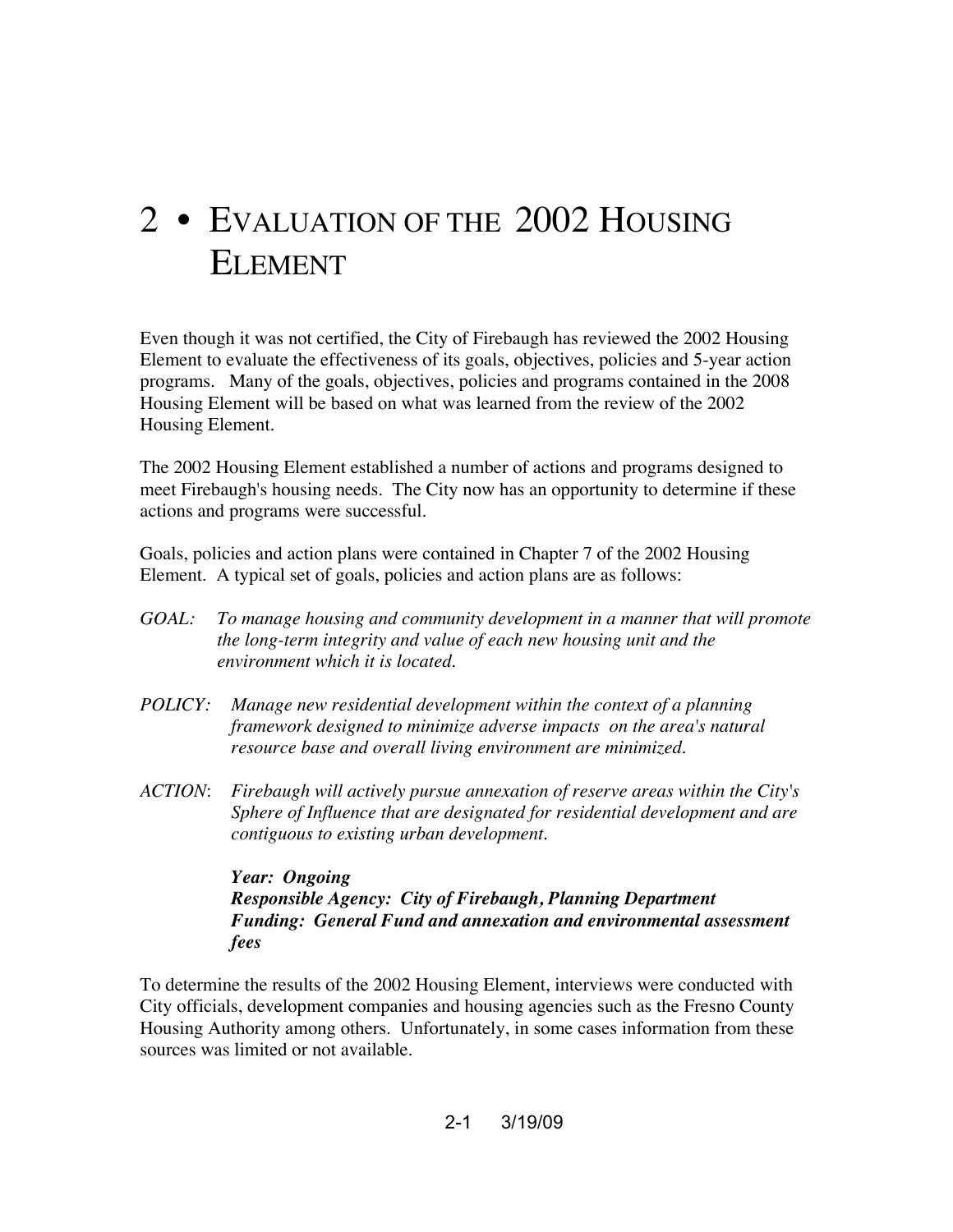It should be noted that some of the action plan programs were not directly the responsibility of the City of Firebaugh. In some cases financing from federal programs is specified for development of housing by private entities. Fresno County Housing Authority, which operates rental units and provides rental assistance for target households also plays an important role in the City's housing process. The City's responsibility typically rests in assisting other agencies whenever possible.

The 2002 Housing Element established housing production goals for the years 2002 - 2008 by income level and housing type. The State of California has established household income categories for all counties as follows:

| Income Category  | Household Income limits                                    |
|------------------|------------------------------------------------------------|
| "Very Low"       | Earning less than 50 percent of the County median income   |
| "Low"            | Earning between 50 and 80 percent of County median income  |
| "Moderate"       | Earning between 80 and 120 percent of County median income |
| "Above-Moderate" | Earning above 120 percent of County median income          |

To arrive at actual income levels, the State determines the median income for all counties in California on an annual basis. Housing deemed "affordable" is generally considered to be housing that does not exceed 30% of the income of a household. As an example, for a household earning \$50,000 per year, affordable housing should cost no more than \$15,000 per year or \$1,250 per month.

The 2002 Firebaugh Housing Element established the following housing goals for income groups and housing types:

### **Table 2-1** *2002 Housing Element Goals by Income and Unit Type*

| Income Group            | <b>Units Needed</b> | Single Family | Multiple Family |
|-------------------------|---------------------|---------------|-----------------|
| Very Low                | 112 units           | 78 units      | 34 units        |
| Other Low               | 79 units            | 55 units      | 24 units        |
| Moderate                | 87 units            | 61 units      | 26 units        |
| Above-Moderate          | 120 units           | 84 units      | 36 units        |
| <b>TOTAL</b>            | 398 units           | 278 units     | 120 units       |
| Actually<br>Constructed | 188 units           | 183 units     | 5 units         |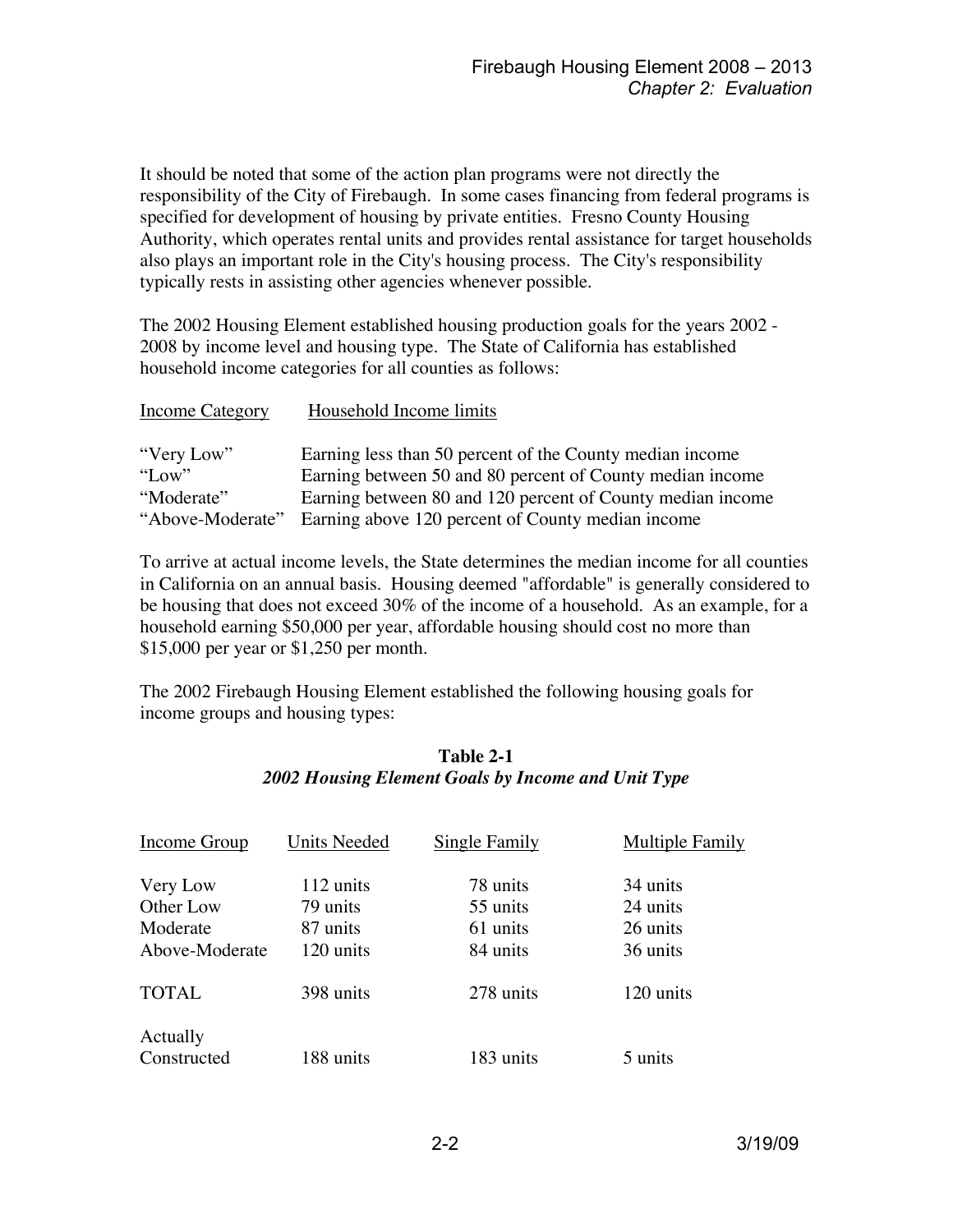During the period July 2002 through July 2007, 188 residential units were constructed in Firebaugh – significantly short of the goal of 398 total units.

In terms of goals outlined in Table 2-1, above, Tables 2-2 and 2-3 below demonstrate the community's results:

# **Table 2-2** *Housing Produced by Income Group*

| <b>Income Group</b> | <b>Target</b> | <b>Units Produced</b> | Percent of Goal |
|---------------------|---------------|-----------------------|-----------------|
| Very Low            | 112 units     | 51 units              | 46%             |
| Other Low           | 79 units      | 45 units              | 57%             |
| Moderate            | 87 units      | 47 units              | 54%             |
| Above-Moderate      | 120 units     | 45 units              | 38%             |
| <b>TOTAL</b>        | 398 units     | 188 units             |                 |

#### **Table 2-3** *Housing Produced by Unit Type*

| Unit Type                                             | <u>Target</u>          | <b>Units Produced</b> | Percent of Goal |
|-------------------------------------------------------|------------------------|-----------------------|-----------------|
| Single Family Residential<br>Multi-family Residential | 278 units<br>120 units | 183                   | 66%<br>$4\%$    |
| <b>TOTAL</b>                                          | 398 units              | 188 units             | 47%             |

The foregoing tables show that Firebaugh fell well short of meeting the housing production goals of the 2002 Housing Element – particularly with respect to multi-family housing.

There are likely a number of reasons that Firebaugh fell short of meeting its housing goals, including a lack of interested developers and the possibility that the housing projections of the 2002 Housing Element were too high. The city's population did not increase quite as much as was forecast in the 2002 Element. Also, no multi-family housing developers are known to have contacted the City during the planning period, expressing interest in development. However, the City currently has very little available vacant land zoned for multi-family development. This shortcoming will need to be addressed in the new Housing Element.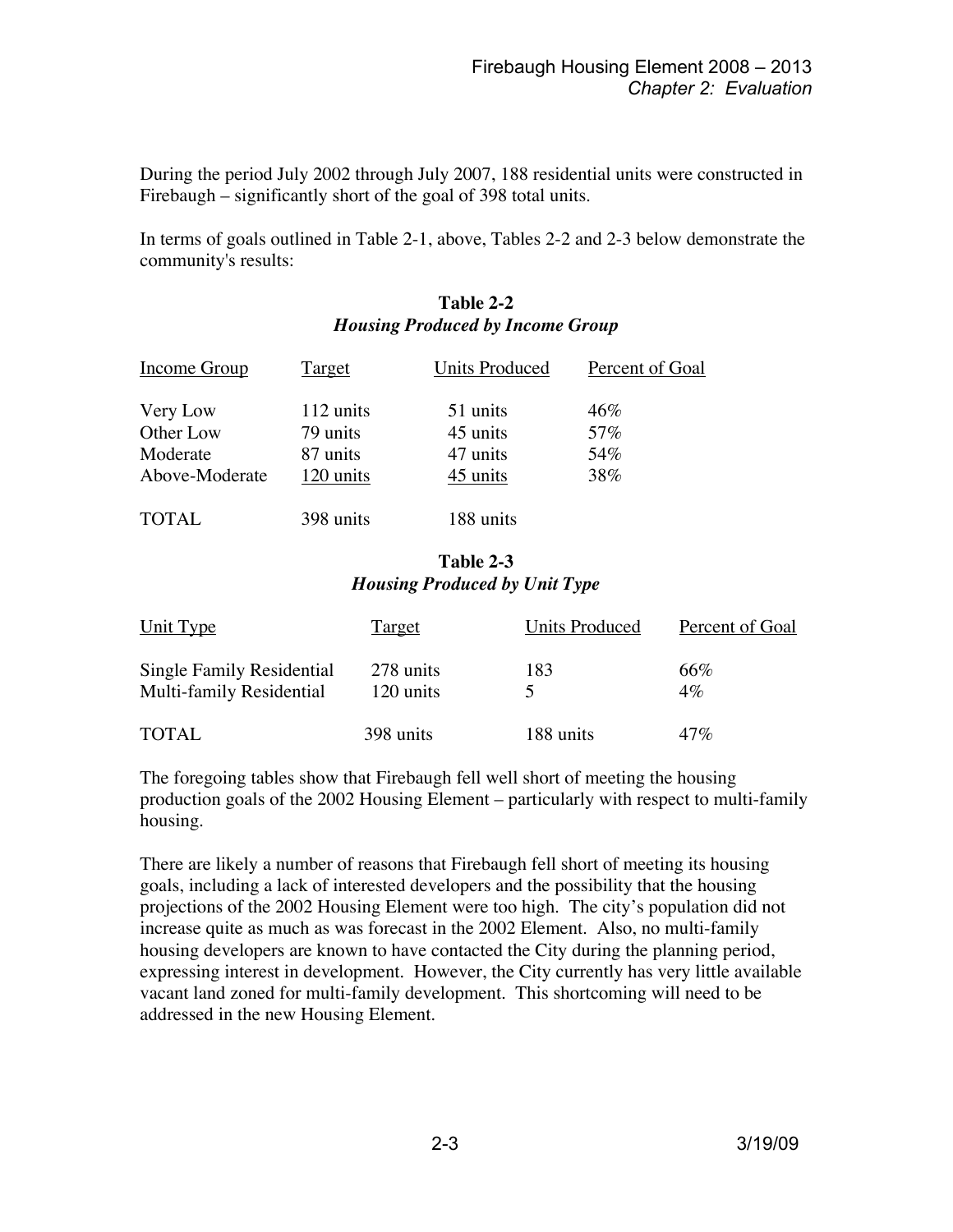The City also fell short of its single family housing production goals. The 2002 Housing Element forecast a need for 278 units; only 183 units were constructed during the time period. However, since 2005 the City has approved 879 single family residential lots in three subdivisions, possibly reflecting a pent-up demand for housing. Reflecting the more recent downward spiral of the single family residential market, only one of these subdivisions has started construction as of the writing of this Element.

#### **Evaluation of 2002 Housing Element Action Plans**

Chapter 7 of the 2002 Housing Element contained action plans pertaining to eight topics:

- 1. Variety of Housing Types
- 2. Adequate Housing Location
- 3. Equal Access to Housing
- 4. Safe Housing
- 5. Long Term Integrity and Value of Housing
- 6. Affordable Housing
- 7. Adequate Regional Housing
- 8. Adequate Natural Resources

These Goals were further refined into Policies and Action Programs. An evaluation of each Action Program is contained in the following table

# **Table No. 2-4**

#### *Evaluation of 2002 Five-Year Action Plan*

| <b>Action</b>         | Year             | Agency            | <u>Funding</u>    | <b>Evaluation</b>  |
|-----------------------|------------------|-------------------|-------------------|--------------------|
| <b>Action Program</b> | December, 2005   | City of Firebaugh | Not identified    | The City has       |
| $1.1.1.$ By           |                  |                   |                   | partnered with the |
| December 2005,        |                  |                   |                   | Greenlining        |
| the City will         |                  |                   |                   | Foundation and     |
| identify a special    |                  |                   |                   | has approved       |
| needs project and     |                  |                   |                   | construction of a  |
| partner with a        |                  |                   |                   | 21-unit affordable |
| developer to          |                  |                   |                   | condominium        |
| accomplish it.        |                  |                   |                   | project (San       |
|                       |                  |                   |                   | Joaquin Villas) in |
|                       |                  |                   |                   | 2006.              |
| <b>Action Program</b> | First quarter of | City of Firebaugh | State Farm Worker | A lack of staff    |
| 1.2.1. Make           | 2005             |                   | Housing program   | prevented          |
| application to the    |                  |                   | funds             | completion of this |
| State of California   |                  |                   |                   | program.           |
| to fund housing       |                  |                   |                   |                    |
| rehabilitation        |                  |                   |                   |                    |
| under the HCD         |                  |                   |                   |                    |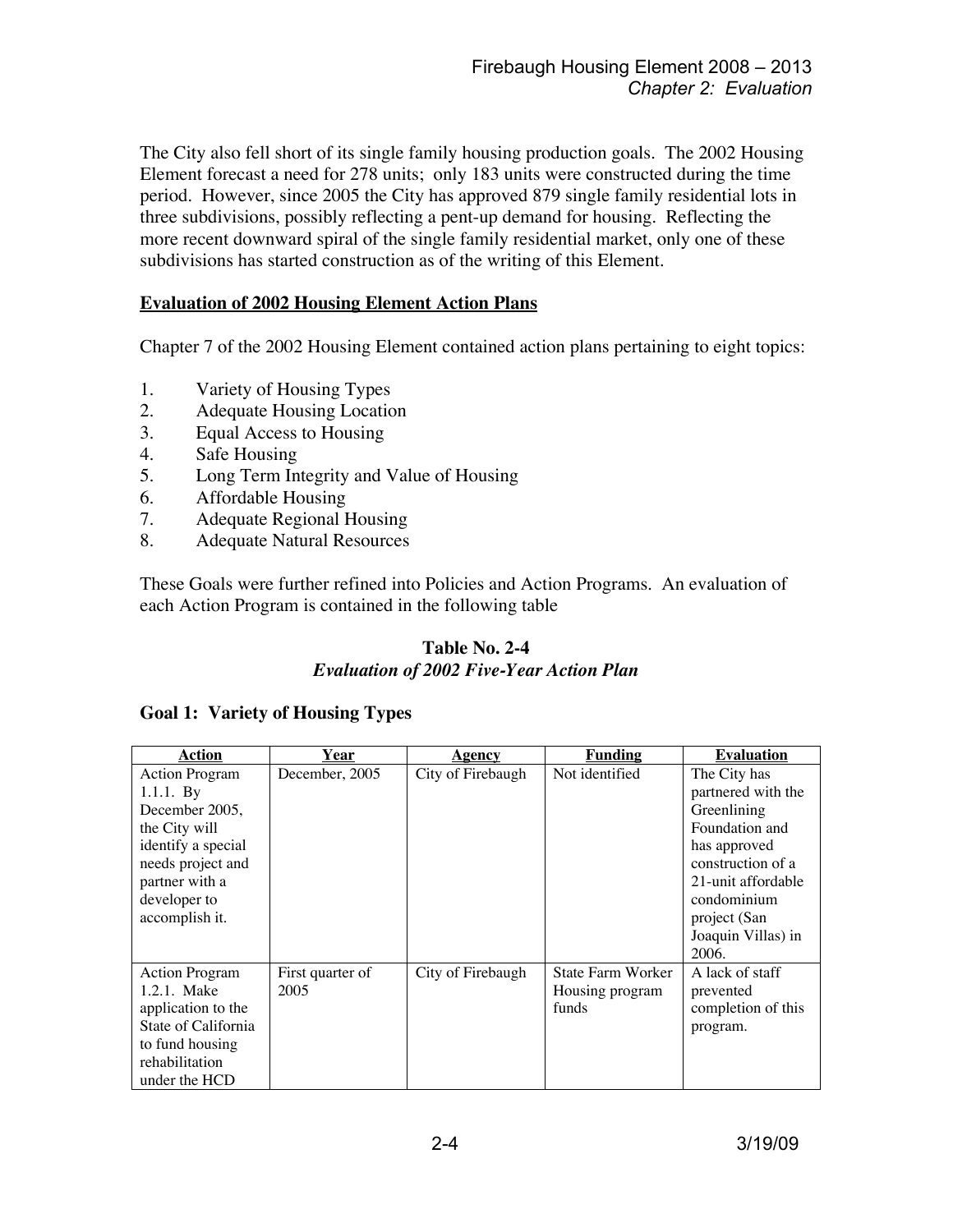| Action                | <u>Year</u>      | Agency            | <b>Funding</b> | <b>Evaluation</b>  |
|-----------------------|------------------|-------------------|----------------|--------------------|
| Farm Worker           |                  |                   |                |                    |
| Housing Program       |                  |                   |                |                    |
| for renters and       |                  |                   |                |                    |
| owners and home       |                  |                   |                |                    |
| ownership utilizing   |                  |                   |                |                    |
| Tax Increment as      |                  |                   |                |                    |
| matching funds, at    |                  |                   |                |                    |
| least every other     |                  |                   |                |                    |
| year.                 |                  |                   |                |                    |
| <b>Action Program</b> | Third quarter of | City of Firebaugh | General Fund   | Partially          |
| 1.2.3. Review and     | 2005             |                   |                | completed. The     |
| update annually       |                  |                   |                | City has completed |
| the public            |                  |                   |                | a zoning standards |
| information           |                  |                   |                | matrix and fee     |
| summarizing the       |                  |                   |                | matrix. Brochures  |
| City's zone           |                  |                   |                | summarizes permit  |
| requirements,         |                  |                   |                | procedures are     |
| development fees,     |                  |                   |                | currently under    |
| and permit            |                  |                   |                | production         |
| procedures.           |                  |                   |                |                    |

# **Goal 2: Adequate Housing Location**

| <b>Action</b>                                                                                                                                                                                                                                                                                                                                                                          | Year               | <b>Agency</b>     | <b>Funding</b> | <b>Evaluation</b>                                                                                                                                        |
|----------------------------------------------------------------------------------------------------------------------------------------------------------------------------------------------------------------------------------------------------------------------------------------------------------------------------------------------------------------------------------------|--------------------|-------------------|----------------|----------------------------------------------------------------------------------------------------------------------------------------------------------|
| Action Plan 2.1.1. Firebaugh<br>will prepare a five-year Land<br>Use Plan update. This plan<br>will set aside sufficient land<br>area to meet future residential<br>needs through 2008. Land<br>reservation will be<br>approximately 200 percent of<br>need in order to allow<br>sufficient land choice and<br>inhibit inflated value due to<br>potential monopoly of growth<br>areas. | December<br>2006   | City of Firebaugh | General Fund   | A comprehensive<br>update of the City's<br>General Plan is<br>currently under<br>preparation and is<br>expected to be<br>completed by the<br>end of 2008 |
| Action Plan 2.1.2. Firebaugh<br>will continue to update its<br>AutoCAD digital database of<br>zoning and parcels, to assist in<br>locating appropriate sites for<br>housing.                                                                                                                                                                                                           | April<br>2005      | City of Firebaugh | General Fund   | Completed                                                                                                                                                |
| Action Plan 2.1.3. By<br>December 2005, the City will<br>update government owned<br>land inventory within the City<br>and its "Sphere of Influence"<br>and analyze for possible                                                                                                                                                                                                        | December<br>, 2005 | City of Firebaugh | General Fund   | An inventory of<br>government-owned<br>parcels has been<br>completed, however<br>none are suitable for<br>housing                                        |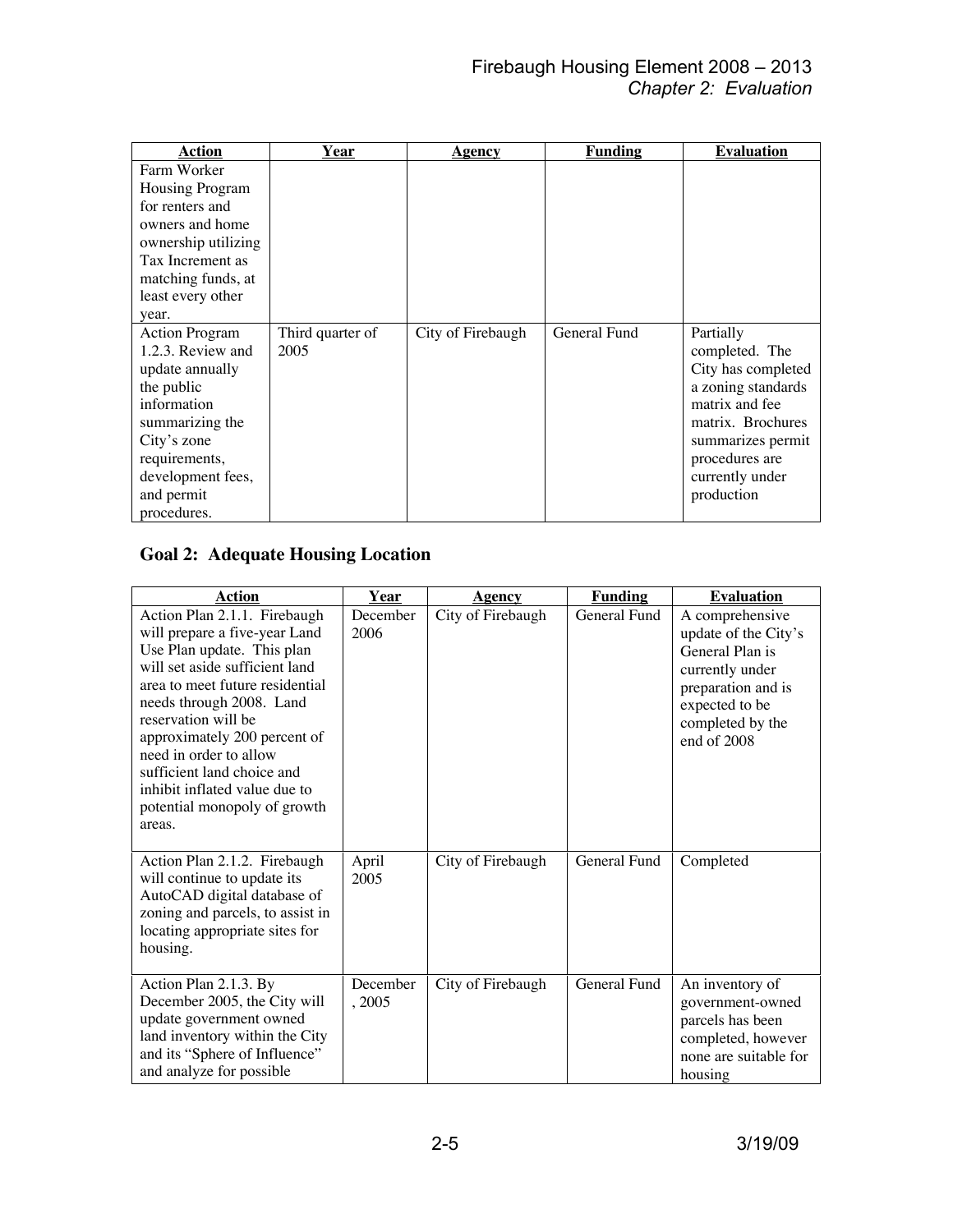| <b>Action</b>                                                                                                                                                                                                                                                                                                                                                                                                                                                                                                                                                                                         | <b>Year</b>   | <u>Agency</u>     | <b>Funding</b>           | <b>Evaluation</b>                                                                                                                                                                                                                                                                                                                         |
|-------------------------------------------------------------------------------------------------------------------------------------------------------------------------------------------------------------------------------------------------------------------------------------------------------------------------------------------------------------------------------------------------------------------------------------------------------------------------------------------------------------------------------------------------------------------------------------------------------|---------------|-------------------|--------------------------|-------------------------------------------------------------------------------------------------------------------------------------------------------------------------------------------------------------------------------------------------------------------------------------------------------------------------------------------|
| housing sites. In 2005, the<br>City will approach developers<br>and funding agencies to<br>facilitate development with<br>assisted housing.                                                                                                                                                                                                                                                                                                                                                                                                                                                           |               |                   |                          | development.                                                                                                                                                                                                                                                                                                                              |
| Action Plan 2.1.4. Advocate<br>for changes in Fresno LAFCo<br>policies to permit annexation<br>of properties in advance of<br>specific development projects.<br>The County of Fresno zones<br>unincorporated land within the<br>City's planned urban areas as<br>Exclusive Agriculture and/or<br>Limited Agriculture with a<br>minimum parcel size of twenty<br>acres. This action maintains<br>the land in parcel sizes that can<br>accommodate future<br>urbanization, and precludes the<br>development of uses that are<br>incompatible with urban<br>development.                                 | June,<br>2005 | City of Firebaugh | General Fund             | The City has<br>maintained an on-<br>going working<br>relationship with<br>LAFCo and in 2006<br>completed a 212-<br>acre annexation for<br>residential<br>development.                                                                                                                                                                    |
| Action Plan 2.2.1. Encourage<br>urban infill by providing a<br>discounted fee structure and<br>expedited processing of site<br>plans. June 2005.                                                                                                                                                                                                                                                                                                                                                                                                                                                      | June,<br>2005 | City of Firebaugh | Redevelop-<br>ment Funds | A discounted fee<br>structure has not yet<br>been put in place.<br>This goal has been<br>added to the General<br>Plan update nearing<br>completion                                                                                                                                                                                        |
| Action Plan 2.2.2. Provide<br>inducement for low and<br>moderate-income inclusionary<br>units by identifying adequate<br>sites and providing developer<br>incentives for lower priced<br>rental housing. To enhance<br>and extend this policy, the<br>development of alternative and<br>affordable housing types (i.e.,<br>manufactured housing, condos,<br>mobile home subdivisions,<br>zero lot line, etc.) shall be<br>considered when evaluating<br>new development proposals.<br>This program shall be<br>implemented in an ongoing<br>manner as projects are<br>submitted and as City officials | Ongoing       | City of Firebaugh | General fund             | The City provided<br>financial assistance<br>to the Greenlining<br>Foundation's San<br>Joaquin Villas<br>project - a 21-unit<br>affordable<br>condominium<br>project on Highway<br>33, north of Clyde<br>Fannon Road.<br>The City remains<br>willing to work with<br>developers on low-<br>and moderate-<br>income inclusionary<br>units. |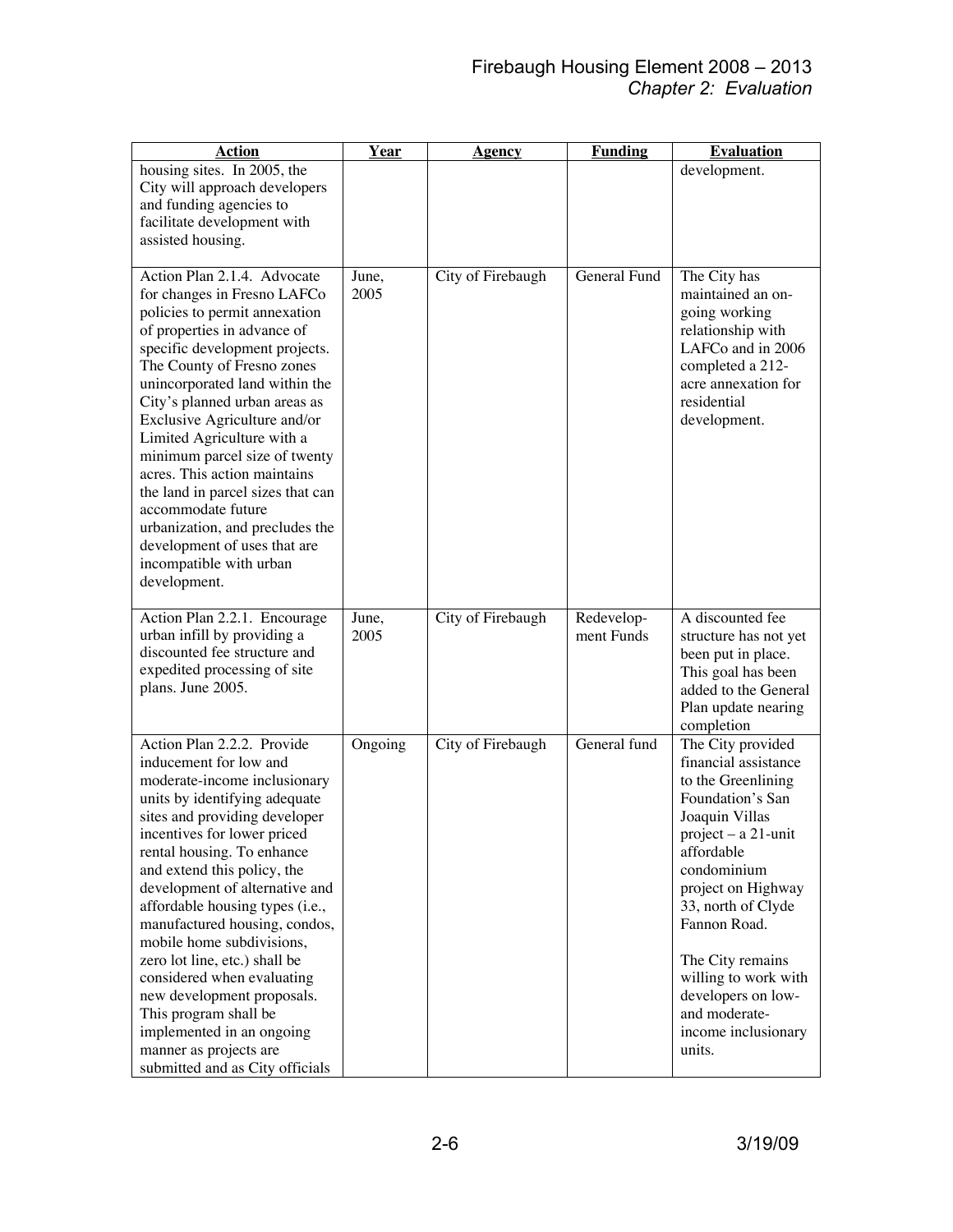| Action                                                                                                                                                                                                                                                     | Year    | <u>Agency</u>                        | <b>Funding</b>            | <b>Evaluation</b>                                                                                                                                                                                                             |
|------------------------------------------------------------------------------------------------------------------------------------------------------------------------------------------------------------------------------------------------------------|---------|--------------------------------------|---------------------------|-------------------------------------------------------------------------------------------------------------------------------------------------------------------------------------------------------------------------------|
| meet with prospective<br>developers. Strategies for<br>implementing this program<br>could include extending<br>Redevelopment Agency<br>financial incentives. The City<br>will also prepare a map<br>identifying potential sites for<br>qualified projects. |         |                                      |                           |                                                                                                                                                                                                                               |
| Action Plan 2.3.1.<br>Redevelopment tax increments<br>will be utilized to provide for<br>the development of<br>infrastructure improvements to<br>serve infill sites. As submitted<br>by developers.                                                        | Ongoing | Firebaugh<br>Redevelopment<br>Agency | Redevelopme<br>nt funding | The City provided<br>Redevelopment<br>funding to the San<br>Joaquin Villas, and<br>also the Soares<br>single- and multi-<br>family rehab project<br>completed at the<br>northwest corner of<br>8 <sup>th</sup> and P Streets. |

## **Goal 3: Equal Access to Housing**

| Action Plan 3.1.1. The          | Ongoing | City of Firebaugh | General fund | Firebaugh has been |
|---------------------------------|---------|-------------------|--------------|--------------------|
| programs noted in the           |         |                   | and RDA      | implementing the   |
| following matrix illustrate the |         |                   | funds        | programs listed    |
| various local agencies and      |         |                   |              | below succesfully. |
| their continuing involvement    |         |                   |              |                    |
| in activity to reduce or        |         |                   |              |                    |
| eliminate all types of housing  |         |                   |              |                    |
| discrimination. These are       |         |                   |              |                    |
| ongoing activities              |         |                   |              |                    |

|                                                   |                                                            | <b>Agency</b>                              |                                                                        |
|---------------------------------------------------|------------------------------------------------------------|--------------------------------------------|------------------------------------------------------------------------|
| <b>Policy</b>                                     | ommunity<br>epartme<br>≘<br>Ξ<br>Firebaugh<br>velopme<br>٥ | and<br>Fair Employment<br>Housing<br>State | Department<br>Community<br>Development<br>County<br>$\sigma$<br>Fresno |
| Encourage Fair Housing law enforcement            | $\mathbf X$                                                | X                                          | X                                                                      |
| Support increased employment/economic opportunity | X                                                          | X                                          | X                                                                      |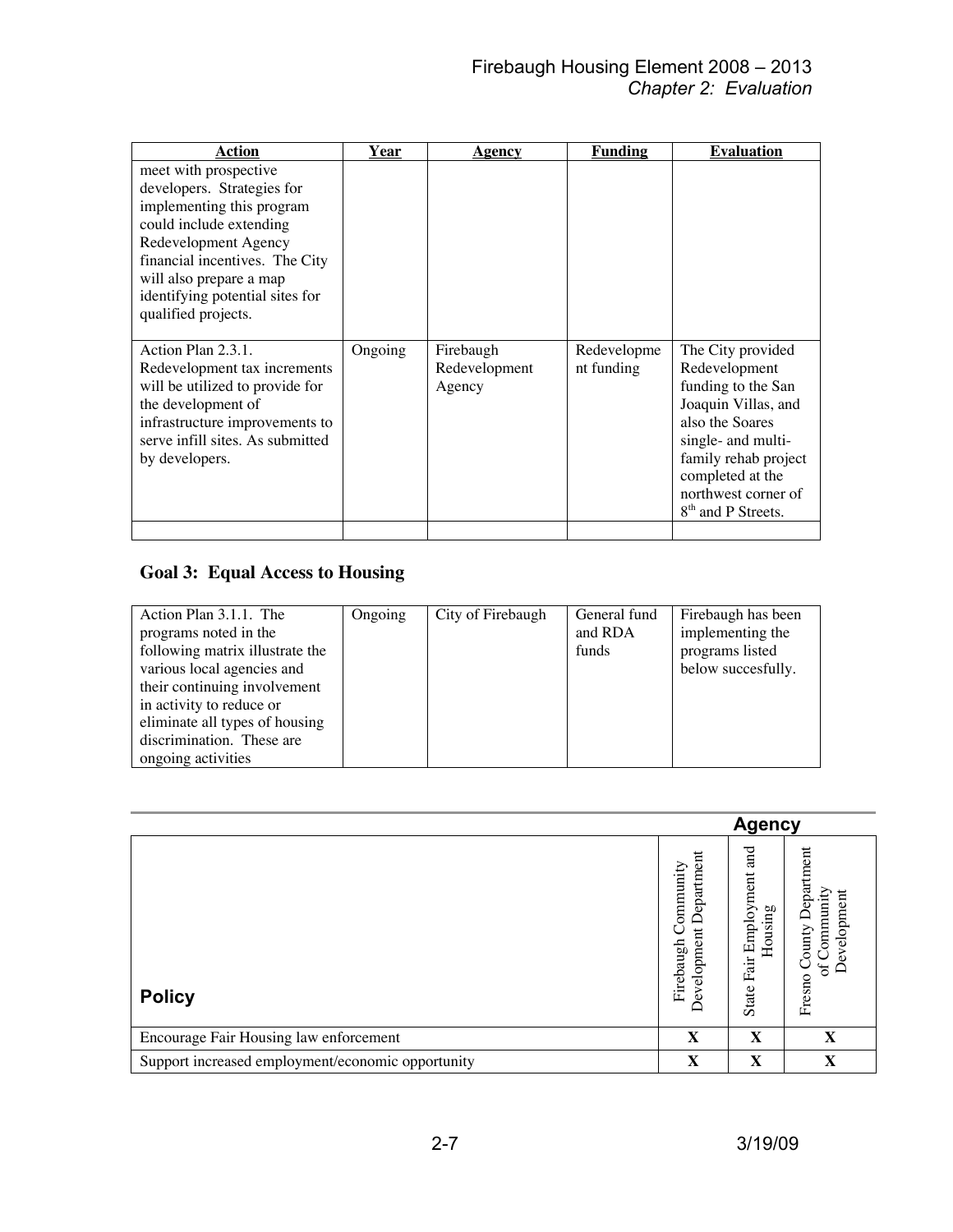#### Firebaugh Housing Element 2008 – 2013 *Chapter 2: Evaluation*

| Encourage a range of housing opportunity near employment centers     |   |   |  |
|----------------------------------------------------------------------|---|---|--|
| Full utilization of housing assistance programs                      |   |   |  |
| Support housing programs maximizing choice for all                   | X |   |  |
| Minimize development policies imposing limited affordability         | x | X |  |
| Impart housing rights and refer to State Fair Housing when necessary | x | X |  |
| Discourage housing discrimination                                    | X | X |  |
| Support Fresno County inter-agency task force                        | X | X |  |
| Continue outreach/education program regarding discrimination         | X | X |  |

| <b>Action</b>                                                                             | Year    | <b>Agency</b>     | <b>Funding</b> | <b>Evaluation</b>                                       |
|-------------------------------------------------------------------------------------------|---------|-------------------|----------------|---------------------------------------------------------|
| Action Plan 3.1.2. In response<br>to SB 520, the City of<br>Firebaugh will make dwellings | Ongoing | City of Firebaugh | General Fund   | The City has<br>rehabilitated three<br>units using CDBG |
| adaptable and accessible for                                                              |         |                   |                | and HOME funds.                                         |
| disabled persons by assigning                                                             |         |                   |                | The program was                                         |
| funding priority, where                                                                   |         |                   |                | advertised with                                         |
| feasible, to housing                                                                      |         |                   |                | brochures, flyers and                                   |
| rehabilitation cases in which<br>accessibility improvements are                           |         |                   |                | advertisements.                                         |
| planned, and where such                                                                   |         |                   |                |                                                         |
| improvements are the only                                                                 |         |                   |                |                                                         |
| ones necessary, to total 50                                                               |         |                   |                |                                                         |
| units in the planning period.                                                             |         |                   |                |                                                         |
|                                                                                           |         |                   |                |                                                         |
| Action Plan 3.1.3. The Zoning                                                             | 2006    | City of Firebaugh | General Fund   | This program was                                        |
| Ordinance will be amended in                                                              |         |                   |                | not completed,                                          |
| 2006, following completion of                                                             |         |                   |                | however no requests                                     |
| the City's General Plan Update                                                            |         |                   |                | or applications were                                    |
| scheduled in 2005, to specify                                                             |         |                   |                | submitted for this                                      |
| siting requirements for group                                                             |         |                   |                | type of                                                 |
| homes consistent with state                                                               |         |                   |                | development.                                            |
| law for small group homes and<br>with a conditional use permit                            |         |                   |                |                                                         |
| for large facilities. Clearly                                                             |         |                   |                |                                                         |
| stated requirements for                                                                   |         |                   |                |                                                         |
| approval of group homes will                                                              |         |                   |                |                                                         |
| give greater certainty to an                                                              |         |                   |                |                                                         |
| applicant and remove an                                                                   |         |                   |                |                                                         |
| impediment to fair housing                                                                |         |                   |                |                                                         |
| choice for elderly, disabled or                                                           |         |                   |                |                                                         |
| persons with special needs.                                                               |         |                   |                |                                                         |
| The City will analyze and                                                                 |         |                   |                |                                                         |
| determine on an annual basis                                                              |         |                   |                |                                                         |
| whether there are constraints                                                             |         |                   |                |                                                         |
| on the development,                                                                       |         |                   |                |                                                         |
| maintenance and improvement                                                               |         |                   |                |                                                         |
| of housing intended for                                                                   |         |                   |                |                                                         |
| persons with disabilities,                                                                |         |                   |                |                                                         |
| consistent with Senate Bill                                                               |         |                   |                |                                                         |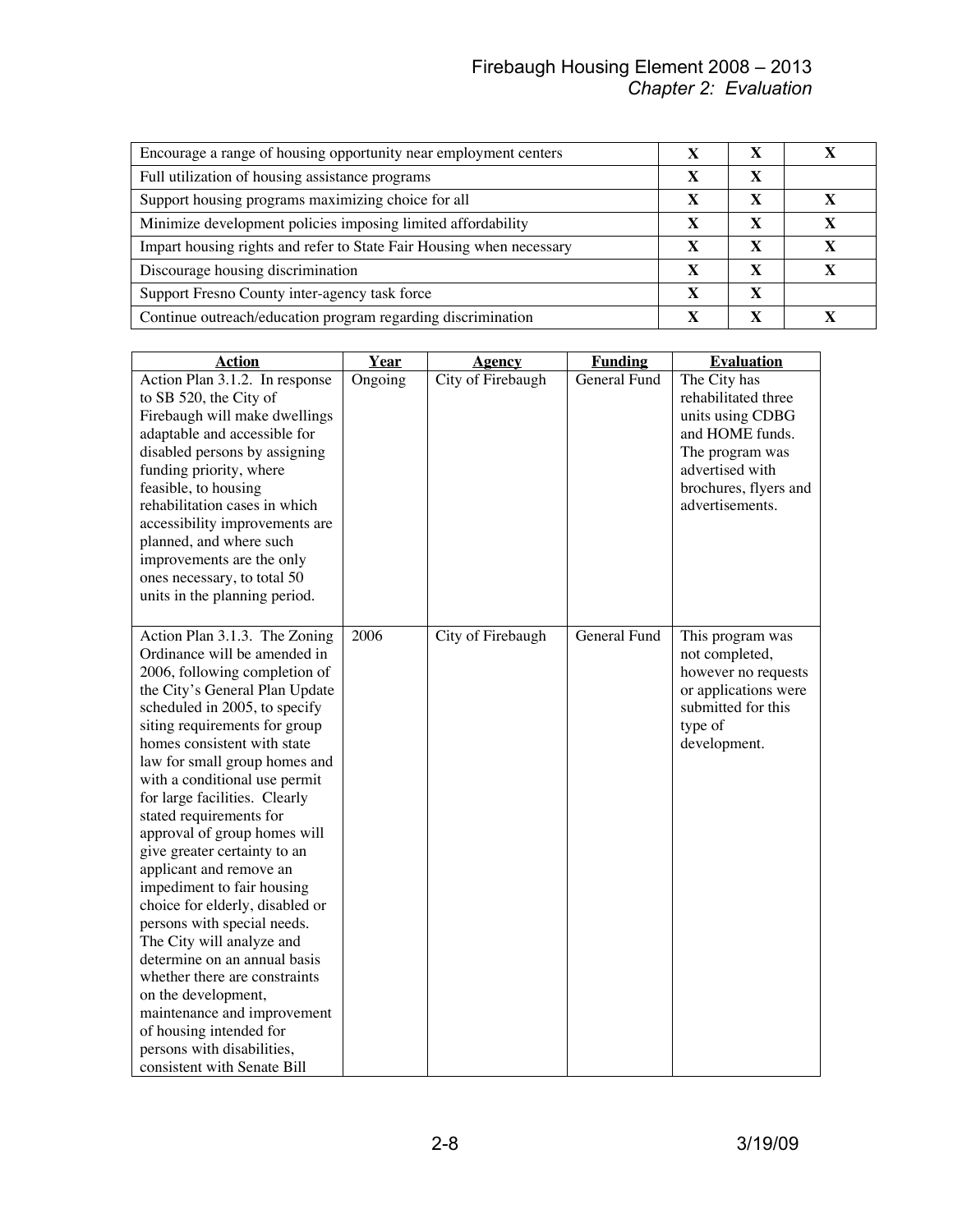| <b>Action</b>                                                  | Year    | <u>Agency</u>     | <b>Funding</b> | <b>Evaluation</b>       |
|----------------------------------------------------------------|---------|-------------------|----------------|-------------------------|
| 520, in a report to City                                       |         |                   |                |                         |
| Council. The analysis will                                     |         |                   |                |                         |
| include an evaluation of                                       |         |                   |                |                         |
| existing land use controls,                                    |         |                   |                |                         |
| permit and processing                                          |         |                   |                |                         |
| procedures and building codes.                                 |         |                   |                |                         |
| If any constraints are found in                                |         |                   |                |                         |
| these areas, the City will                                     |         |                   |                |                         |
| initiate actions within six                                    |         |                   |                |                         |
| months of the completion of<br>the evaluation to address them, |         |                   |                |                         |
| including removing the                                         |         |                   |                |                         |
| constraints or providing                                       |         |                   |                |                         |
| reasonable accommodation for                                   |         |                   |                |                         |
| housing intended for persons                                   |         |                   |                |                         |
| with disabilities.                                             |         |                   |                |                         |
|                                                                |         |                   |                |                         |
| Action Plan 3.1.4. The Zoning                                  | 2006    | City of Firebaugh | General Fund   | This program was        |
| Ordinance will be amended in                                   |         |                   |                | not completed,          |
| 2006, following completion of                                  |         |                   |                | however no requests     |
| the City's General Plan Update                                 |         |                   |                | or applications were    |
| scheduled in 2005, to specify                                  |         |                   |                | submitted for this      |
| allowable siting requirements                                  |         |                   |                | type of                 |
| for homeless shelters in                                       |         |                   |                | development.            |
| Commercial zones, consistent                                   |         |                   |                |                         |
| with state law for small                                       |         |                   |                |                         |
| homeless shelters and with a                                   |         |                   |                |                         |
| conditional use permit for                                     |         |                   |                |                         |
| large facilities. Clearly stated                               |         |                   |                |                         |
| requirements for approval of                                   |         |                   |                |                         |
| homeless shelters will give                                    |         |                   |                |                         |
| greater certainty to an                                        |         |                   |                |                         |
| applicant and remove an                                        |         |                   |                |                         |
| impediment to fair housing for                                 |         |                   |                |                         |
| the homeless population.                                       |         |                   |                |                         |
| Action Plan 3.1.5. Firebaugh                                   | Ongoing | City of Firebaugh | General Fund   | The City implements     |
| will permit encroachments into                                 |         |                   | and permit     | this program in an      |
| the public rights of way that                                  |         |                   | fees           | on-going fashion,       |
| involve improvements that                                      |         |                   |                | however no requests     |
| serve eprsons with a disability,                               |         |                   |                | were made during        |
| including wheelchair ramps                                     |         |                   |                | the planning period.    |
| and ramp railings. This                                        |         |                   |                |                         |
| process will be handled                                        |         |                   |                |                         |
| administratively though an<br>encroachment permit.             |         |                   |                |                         |
|                                                                |         |                   | General Fund   | The Zoning              |
| Action Plan 3.1.5. Firebaugh<br>will amend its Zoning          | Ongoing | City of Firebaugh | and permit     | Ordinance allows        |
| Ordinance to permit                                            |         |                   | fees           | <b>Minor Deviations</b> |
| encroachments into the front,                                  |         |                   |                | for such                |
| side and rear yard setback                                     |         |                   |                | encroachments.          |
| areas for improvements that                                    |         |                   |                |                         |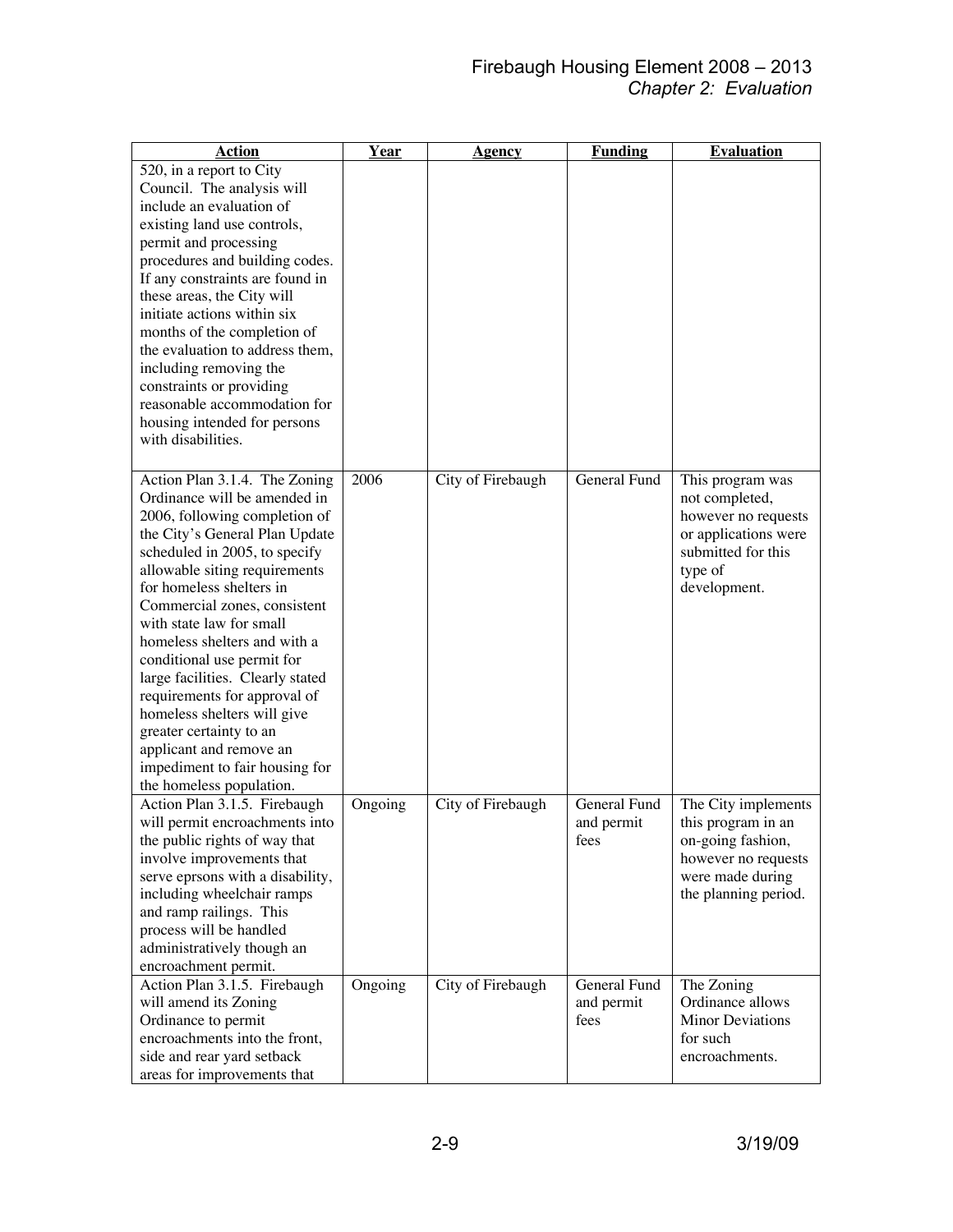| Action                                                                                                                                                                                                                                                                                        | Year    | <u>Agency</u>     | <b>Funding</b>          | <b>Evaluation</b>                                                                                                    |
|-----------------------------------------------------------------------------------------------------------------------------------------------------------------------------------------------------------------------------------------------------------------------------------------------|---------|-------------------|-------------------------|----------------------------------------------------------------------------------------------------------------------|
| serve persons with a disability,<br>including carports, garages,<br>wheelchair ramps, ramp<br>railings and porches. This<br>process will be handled as a<br>minor deviation to the Zoning                                                                                                     |         |                   |                         |                                                                                                                      |
| Ordinance.                                                                                                                                                                                                                                                                                    |         |                   |                         |                                                                                                                      |
| Action Plan 3.2.1. In instances<br>where households are<br>displaced as a result of public<br>activities, such as through<br>redevelopment processes, the<br>City of Firebaugh shall assist<br>in the relocation of households<br>in accordance with state and<br>local laws and regulations. | Ongoing | City of Firebaugh | Redevelopme<br>nt funds | No projects were<br>conducted during the<br>planning period that<br>resulted in the<br>displacement of<br>residents. |

# **Goal 4: Safe Housing**

| <b>Action</b>                                           | Year    | Agency            | <b>Funding</b> | <b>Evaluation</b>   |
|---------------------------------------------------------|---------|-------------------|----------------|---------------------|
| Action Plan 4.1.1. The City of                          | Ongoing | City of Firebaugh | General Fund   | This program        |
| Firebaugh will continue to                              |         |                   | and permit     | continues to be     |
| enforce the Housing Code                                |         |                   | fees           | implemented by the  |
| (Fresno County Ordinance                                |         |                   |                | Firebaugh Building  |
| Code, Chapter 15.32,                                    |         |                   |                | Department and the  |
| Substandard Housing and                                 |         |                   |                | Code Enforcement    |
| Unsafe Structures), which                               |         |                   |                | officer.            |
| provides minimum health and                             |         |                   |                |                     |
| safety standards for the<br>maintenance of the existing |         |                   |                |                     |
| housing supply.                                         |         |                   |                |                     |
|                                                         |         |                   |                |                     |
| Action Plan 4.1.2. The                                  | Ongoing | City of Firebaugh | General Fund   | This program        |
| <b>Environmental Health System</b>                      |         |                   | and permit     | continues to be     |
| will continue to enforce the                            |         |                   | fees           | implemented.        |
| State's Employee Housing Act                            |         |                   |                |                     |
| regarding health and safety                             |         |                   |                |                     |
| standards relating to employer-                         |         |                   |                |                     |
| owned labor camps that                                  |         |                   |                |                     |
| provide living quarters for five                        |         |                   |                |                     |
| or more employees.                                      |         |                   |                |                     |
|                                                         |         |                   |                |                     |
| Action Plan 4.1.3. Promote                              | Ongoing | City of Firebaugh | Redevelopme    | The City assisted   |
| the alleviation of overcrowded                          |         |                   | nt funds       | two households      |
| housing conditions by                                   |         |                   |                | under this program. |
| assigning funding priority,                             |         |                   |                |                     |
| where feasible, to rehabilitate                         |         |                   |                |                     |
| units where safety issues are                           |         |                   |                |                     |
| involved.                                               |         |                   |                |                     |
| Action Plan 4.1.4. Continue                             | Ongoing | City of Firebaugh | General and    | The City provided   |
| development agreement                                   |         |                   | Redevelopme    | "gap" funding from  |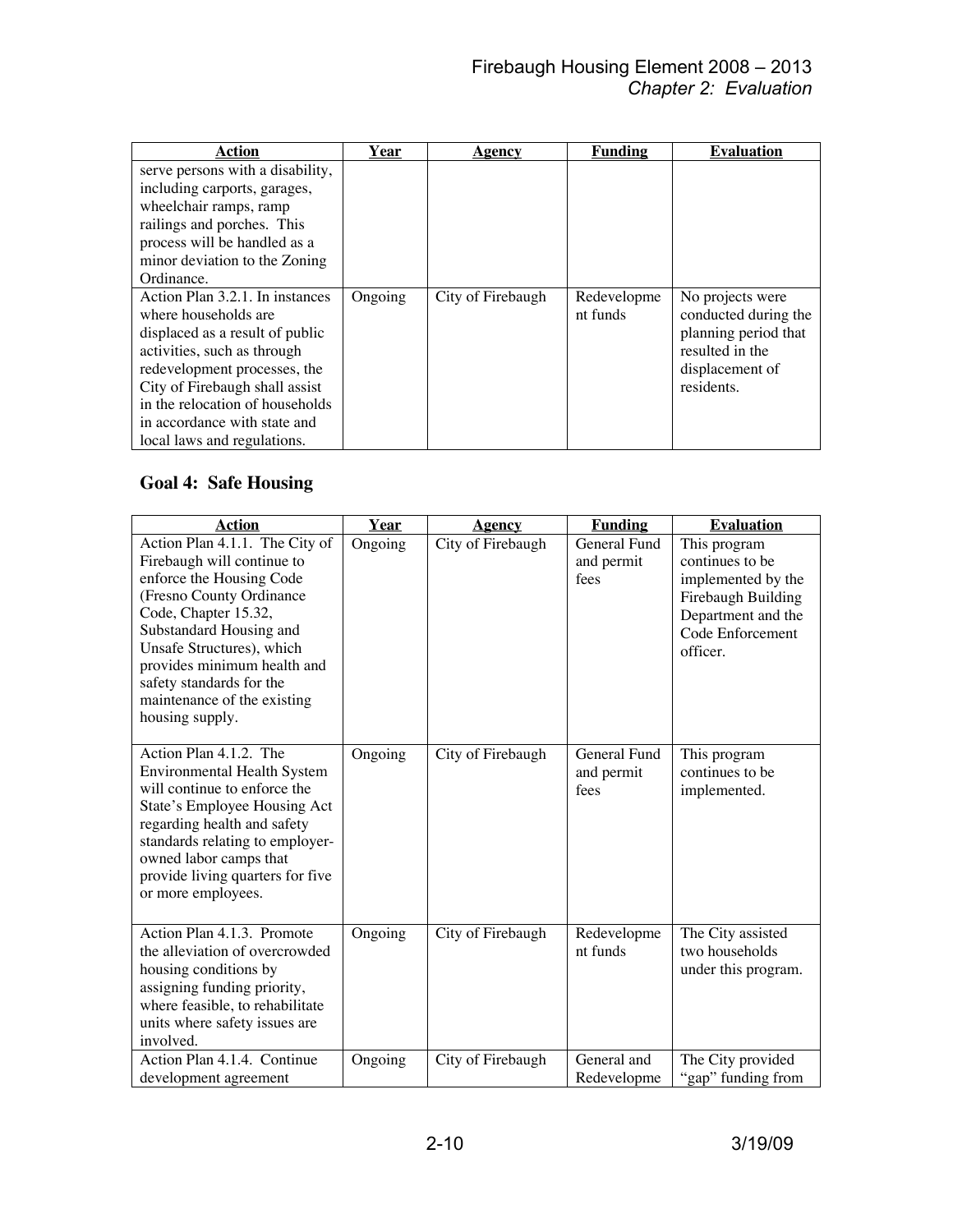| Action                           | Year     | Agency            | Funding     | <b>Evaluation</b>     |
|----------------------------------|----------|-------------------|-------------|-----------------------|
| activity to initiate new housing |          |                   | nt funds    | the Firebaugh         |
| construction that includes       |          |                   |             | Redevelopment         |
| affordable housing units by      |          |                   |             | Agency to assist the  |
| providing incentives such as     |          |                   |             | San Joaquin Villas    |
| expedited permit processing,     |          |                   |             | $project - a 21$ unit |
| "gap", or other financing in     |          |                   |             | affordable            |
| support of such development.     |          |                   |             | condominium           |
|                                  |          |                   |             | project, approved in  |
|                                  |          |                   |             | 2006.                 |
| Action Plan 4.1.5. Review        | December | City of Firebaugh | General and | Completed             |
| <b>Property Maintenance</b>      | 2004.    |                   | Redevelopme |                       |
| Ordinance and improve            |          |                   | nt funds    |                       |
| process as feasible and legal to |          |                   |             |                       |
| address "nuisance" property      |          |                   |             |                       |
| concerns without unnecessary     |          |                   |             |                       |
| cost to the City for             |          |                   |             |                       |
| enforcement.                     |          |                   |             |                       |

# **Goal 5: Long Term Integrity and Value of Housing**

| <b>Action</b>                    | Year    | <b>Agency</b>      | <b>Funding</b> | <b>Evaluation</b>          |
|----------------------------------|---------|--------------------|----------------|----------------------------|
| Action Plan 5.1.1. Participate   | Ongoing | City of Firebaugh, | <b>CDBG</b>    | The City provides its      |
| in the Fresno County Housing     |         | Fresno County      |                | own housing                |
| <b>Assistance Rehabilitation</b> |         |                    |                | rehabilitation             |
| Program (HARP) administered      |         |                    |                | program using              |
| by the Department of             |         |                    |                | CDBG funds and             |
| Community Development by         |         |                    |                | redevelopment              |
| actively implementing            |         |                    |                | funding.                   |
| outreach efforts to advise City  |         |                    |                |                            |
| residents of program             |         |                    |                |                            |
| availability.                    |         |                    |                |                            |
| Action Plan 5.1.2. Similar to    | Ongoing | City of Firebaugh  | General Fund   | The City has               |
| Program 1.1.1, Firebaugh will    |         |                    |                | provided assistance        |
| support non-profit housing,      |         |                    |                | to the Greenlining         |
| and housing services providers   |         |                    |                | Foundation for             |
| through actions necessary to     |         |                    |                | construction of a 21-      |
| expedite approval processing     |         |                    |                | unit affordable            |
| of rehabilitation projects       |         |                    |                | condominium                |
| including, but not limited to,   |         |                    |                | project. The project       |
| Housing Authority Section 8      |         |                    |                | was approved on            |
| and the HUD Rental               |         |                    |                | February 5, 2007           |
| Rehabilitation program. As       |         |                    |                | and is expected to         |
| applications are received.       |         |                    |                | begin construction         |
|                                  |         |                    |                | shortly.                   |
|                                  |         |                    |                | The City also              |
|                                  |         |                    |                | participated with the      |
|                                  |         |                    |                | <b>Relational Cultural</b> |
|                                  |         |                    |                | Institute to ascertain     |
|                                  |         |                    |                | housing needs and          |
|                                  |         |                    |                | issues in the Del Rio      |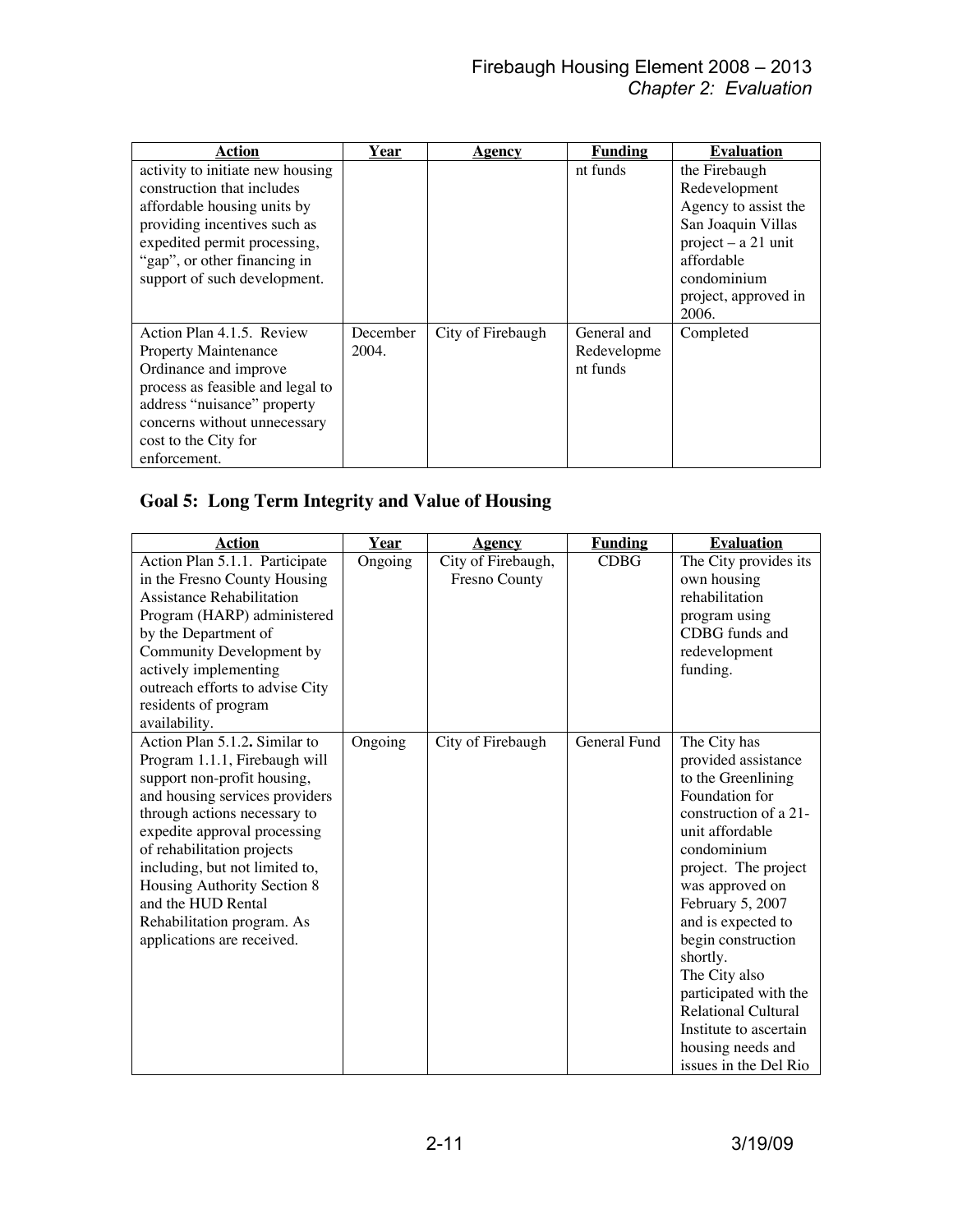| <u>Action</u>                     | <b>Year</b>    | <b>Agency</b>       | <b>Funding</b>      | <b>Evaluation</b>     |
|-----------------------------------|----------------|---------------------|---------------------|-----------------------|
|                                   |                |                     |                     | neighborhood of       |
|                                   |                |                     |                     | Firebaugh.            |
| Action Plan 5.1.3. Create a       |                |                     |                     | The City operates its |
| Down payment Assistance           |                |                     |                     | down payment          |
| Program (DAP) for moderate        |                |                     |                     | assistance program    |
| and low-income persons to         |                |                     |                     | utilizing             |
| purchase new or resale homes      |                |                     |                     | redevelopment and     |
| within or adjacent to the         |                |                     |                     | HOME funding.         |
| Redevelopment Project Area.       |                |                     |                     | Three households      |
| Provide assistance grants with    |                |                     |                     | were assisted with    |
| deed restrictions for at least 10 |                |                     |                     | this program during   |
| years.                            |                |                     |                     | the planning period.  |
|                                   |                |                     |                     |                       |
| Action Plan 5.1.4. Cooperate      | Ongoing        | City of Firebaugh   | General Fund        | The City partnered    |
| with the Fresno County            |                |                     |                     | with the Relational   |
| Housing Authority to hold         |                |                     |                     | Cultural Institute to |
| Homeowners Workshops of           |                |                     |                     | conduct a first time  |
| public information, and           |                |                     |                     | home buyers           |
| technical assistance to           |                |                     |                     | workshop in 2006.     |
| encourage continued               |                |                     |                     |                       |
| maintenance of currently          |                |                     |                     |                       |
| sound housing                     |                |                     |                     |                       |
|                                   |                |                     |                     |                       |
| Action Plan 5.1.5. Inspect all    | Ongoing        | City of Firebaugh,  | <b>General Fund</b> | The City has          |
| housing units being               |                | <b>Building</b>     | and permit          | succesfully           |
| constructed, rehabilitated,       |                | Department          | fees                | implemented this      |
| expanded or relocated to          |                |                     |                     | plan on an on-going   |
| enforce the Uniform Building      |                |                     |                     | basis.                |
| Code and related sub-codes.       |                |                     |                     |                       |
| On-going.                         |                |                     |                     |                       |
|                                   |                |                     |                     |                       |
| Action Plan 5.1.6. Conserve       | $O$ ngoing $-$ | City of Firebaugh,  | General Fund        | The City has          |
| neighborhoods through             | once per       | <b>Public Works</b> |                     | succesfully           |
| community cleanup. This           | year.          | Department          |                     | implemented this      |
| program consists of the           |                |                     |                     | plan, typically       |
| periodic designation of a day     |                |                     |                     | conducting one        |
| or weekend as "neighborhood       |                |                     |                     | clean up day per      |
| clean-up/fix-up day." The City    |                |                     |                     | year.                 |
| will cooperate with various       |                |                     |                     |                       |
| neighborhood groups, civic        |                |                     |                     |                       |
| organizations and others          |                |                     |                     |                       |
| willing to assist in helping      |                |                     |                     |                       |
| those (especially the elderly     |                |                     |                     |                       |
| and disabled) who might be        |                |                     |                     |                       |
| unable to perform minor           |                |                     |                     |                       |
| maintenance tasks.                |                |                     |                     |                       |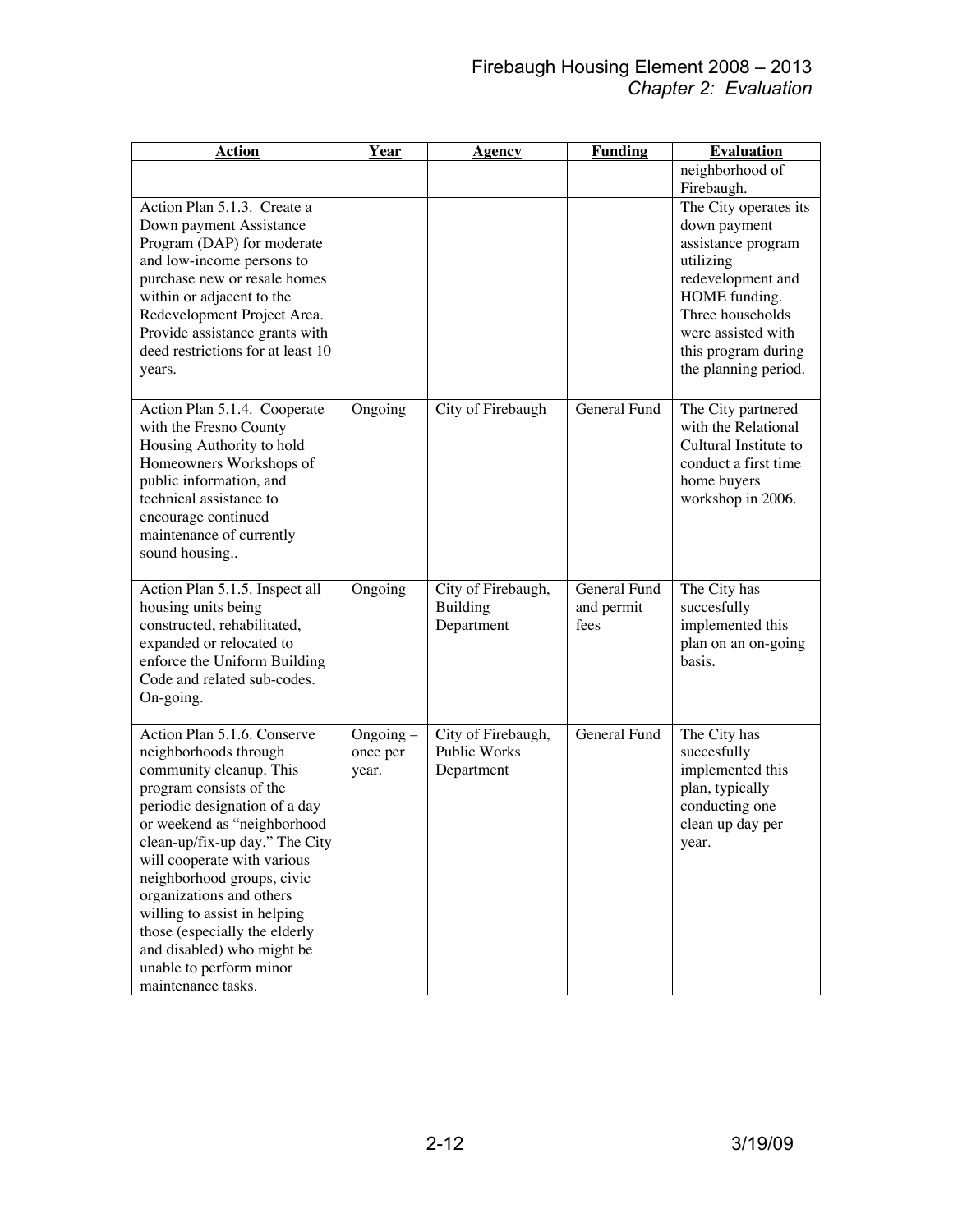| <b>Action</b>                                                                                                                                                                                                                                                                                                                                                                                                                                 | Year                                                         | <b>Agency</b>                                                 | <b>Funding</b>                                   | <b>Evaluation</b>                                                                                                                                                                                                                                                  |
|-----------------------------------------------------------------------------------------------------------------------------------------------------------------------------------------------------------------------------------------------------------------------------------------------------------------------------------------------------------------------------------------------------------------------------------------------|--------------------------------------------------------------|---------------------------------------------------------------|--------------------------------------------------|--------------------------------------------------------------------------------------------------------------------------------------------------------------------------------------------------------------------------------------------------------------------|
| Action Plan 6.1.1. Continue to<br>encourage affordable housing<br>developer applications for<br>such programs as Farmers<br>Home Administration 502<br>(Interest Subsidy), and 515<br>(Rental Housing<br>Construction), Section 8<br>Rental Housing Section 8<br>Mortgage Payment Program,<br>California Housing Finance<br>Agency AB333 (CHFA), and<br>others.                                                                               | Ongoing                                                      | City of Firebaugh                                             | General Fund                                     | There have been no<br>projects proposed in<br>Firebaugh during the<br>planning period that<br>proposed utilizing<br>the subject funding<br>sources. However,<br>the City does have a<br>number of Section 8<br>units, and Section 8<br>card holding<br>households. |
| Action Plan 6.1.2. Take all<br>necessary actions to expedite<br>processing and approvals for<br>such projects.                                                                                                                                                                                                                                                                                                                                | Ongoing                                                      | City of Firebaugh                                             | General fund<br>and permit<br>fees               | The City hexpedited<br>processing for the<br>San Joaquin Villas<br>$project - an$<br>affordable 21-unit<br>condominium<br>development.                                                                                                                             |
| Action Plan 6.2.1. Firebaugh<br>will continue to implement the<br>density bonus of at least 25<br>percent, and additional<br>incentive, or financially<br>equivalent incentive(s), to a<br>development agreeing to<br>construct at least:<br>1.<br>Twenty percent of the<br>units for lower income<br>households; or<br>2.<br>Ten percent of the units<br>for lower households; or<br>3<br>Fifty percent of the units<br>for senior citizens. | $Ongoing -$<br>as<br>applicatio<br>ns are<br>submitted       | City of Firebaugh                                             | General fund<br>and permit<br>fees               | No projects<br>requested a density<br>bonus during the<br>planning period.                                                                                                                                                                                         |
| Action Plan 6.2.2. Utilize a<br>portion of its Community<br>Development Block Grant<br>allocation and/or tax increment<br>to write down infrastructure<br>improvements necessary to the<br>development or affordability<br>of housing. Tax increment,<br>and perhaps some CDBG, will<br>be used for the density bonus<br>program.                                                                                                             | As<br>develop-<br>ment<br>applica-<br>tions are<br>received. | City of Firebaugh<br>and Firebaugh<br>Redevelopment<br>Agency | CDBG and<br>Redevelopme<br>nt set-aside<br>funds | No projects<br>requested a density<br>bonus during the<br>planning period.                                                                                                                                                                                         |

# **Goal 6: Affordable Housing**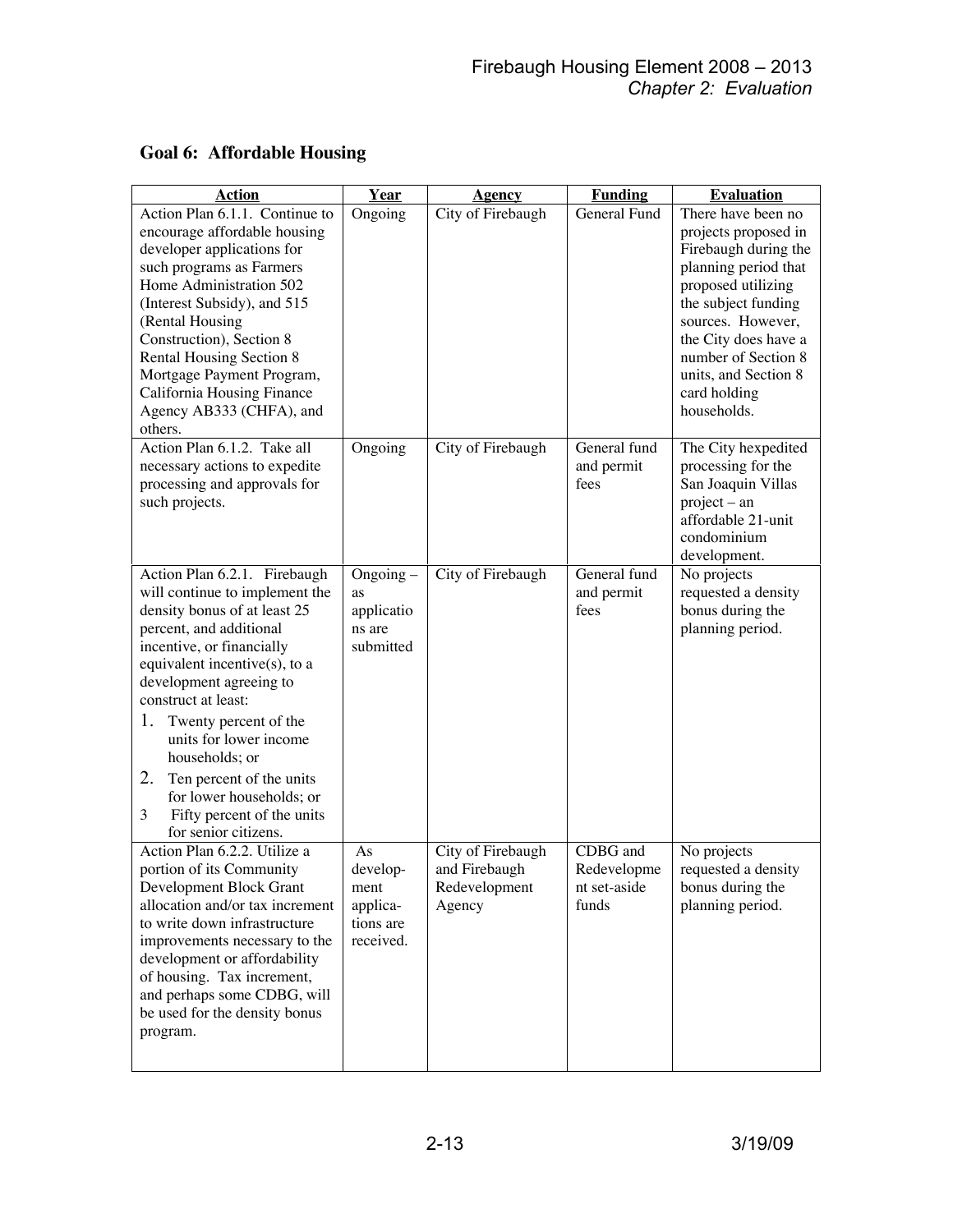| Action                           | <u>Year</u> | Agency            | Funding     | <b>Evaluation</b>   |
|----------------------------------|-------------|-------------------|-------------|---------------------|
| Action Plan 6.2.3. The City      | By 2006     | City of Firebaugh | Redevelopme | No projects were    |
| shall expand the availability of |             |                   | nt funding  | submitted which the |
| housing units suited to the      |             |                   |             | City could assist   |
| needs of large and/or extended   |             |                   |             | with.               |
| families, the elderly, disabled, |             |                   |             |                     |
| homeless, and others through     |             |                   |             |                     |
| financial assistance in new      |             |                   |             |                     |
| construction of at least 20      |             |                   |             |                     |
| units by July 2006.              |             |                   |             |                     |
|                                  |             |                   |             |                     |

### **Goal 7: Adequate Regional Housing**

| <b>Action</b>                                                                                                                                                                                                                                   | Year                 | <b>Agency</b>     | <b>Funding</b> | <b>Evaluation</b>                                                                                                                                                                                                                                                                                                                                               |
|-------------------------------------------------------------------------------------------------------------------------------------------------------------------------------------------------------------------------------------------------|----------------------|-------------------|----------------|-----------------------------------------------------------------------------------------------------------------------------------------------------------------------------------------------------------------------------------------------------------------------------------------------------------------------------------------------------------------|
| Action Plan 7.1.1. Continually<br>review development fees to<br>determine whether or not they<br>constitute constraints on<br>development and or<br>improvement of housing.                                                                     | Ongoing              | City of Firebaugh | General Fund   | A revew and update<br>of development fees<br>was completed in<br>2006.                                                                                                                                                                                                                                                                                          |
| Action Plan 7.1.2. Review, at<br>least annually, potential<br>barriers to "infill"<br>development and formulate<br>incentives, to assist<br>development of by-passed<br>parcels including identified<br>land sites under 10,000 square<br>feet. | No date<br>specified | City of Firebaugh | General Fund   | The City has<br>provided gap<br>funding to assist the<br>Greenlining<br>Foundation in the<br>development of its<br>21-unit affordable<br>condominium<br>project on an infill<br>site on Highway 33,<br>north of Clyde<br>Fannon Road.<br>Further, the 2030<br>General Plan<br>includes analysis<br>and policies<br>reducing impact fees<br>for infill projects. |
|                                                                                                                                                                                                                                                 |                      |                   |                |                                                                                                                                                                                                                                                                                                                                                                 |

### **Goal 8: Adequate Natural Resources**

| Action                      | Year        | <b>Agency</b>     | <b>Funding</b> | <b>Evaluation</b>    |
|-----------------------------|-------------|-------------------|----------------|----------------------|
| Action Plan 8.1.1. Manage   | Ongoing $-$ | City of Firebaugh | General Fund   | The City has         |
| new residential development | as projects |                   | and project    | required shade trees |
| within the context of a     | are         |                   | funding        | along residential    |
| planning framework designed | proposed    |                   |                | streets in the most  |
| to minimize adverse impacts |             |                   |                | recent subdivision   |